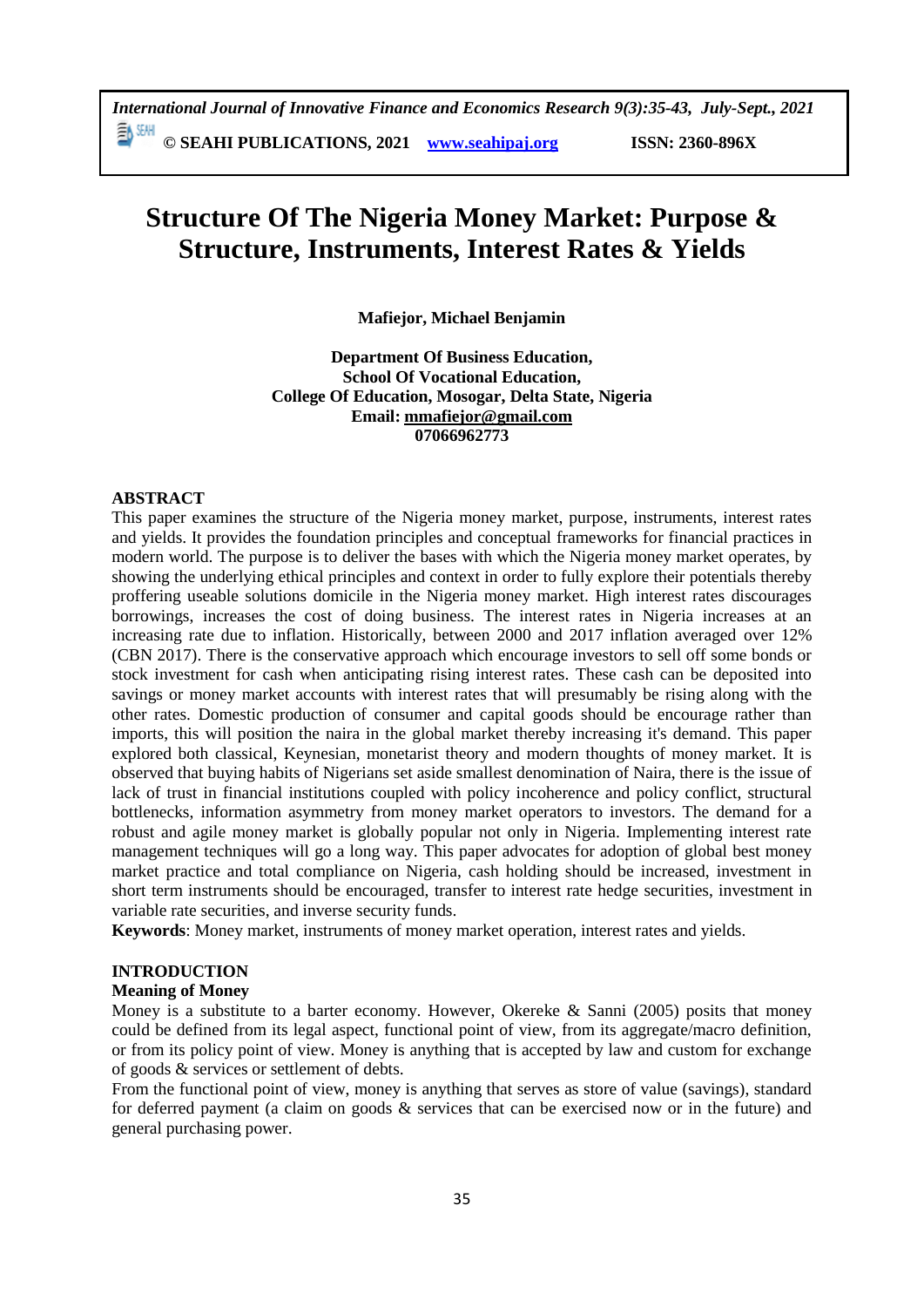**Mafiejor …..** *Int. J. Innovative Finance and Economics Res. 9(3):35-43, 2021*

From the aggregate or macro definition, money is anything with unchanging price in terms of unit of account which is generally accepted within a political jurisdiction for the settlement of debts or for the payments of goods & services rendered.

From the policy definition, money is said to be balances held to mainly carry out transaction designated as M1 narrow money (currency, demand deposit, fiat money), M2 broad money (currency, demand deposit, savings deposit, time deposit and other liabilities), or M2 =M1+Quasi Money + Other Liabilities, where QM:  $SD + TD$ , M3 (M1+C+DD+TD), M4 (savings deposit and other monetary instruments).

Ml = C+DD........................................................... i M1=M<sup>2</sup> (Total Monetary Assets)-QM-OL M2:M1(C+DD) +QM (SD+TD) +OL=Total Monetary Assets)  $M_2 = M1 + SD + TD$ M2=DC (net) + FA(net)-OA(net) ………………. ii M3=M1+C+DD+TD ............................................iii  $M_3 = M_2 + S + B$  $M_4 = SD + OL$ M4=M3+BA+CP+CD M4=M3+SB+TS+BA+CP+M3H C=Currency DD=Demand Deposit SD=Savings Deposit TD=Time Deposit OL=Other Liabilities DC=Domestic Credit (net) FA=Foreign Assets (net) OA=Other Assets (net) S=Shares of credit institutions B=Bonds of credit institutions CD1Certificate of deposit BA=Bankers Acceptance CP=Commercial Papers SB: Savings Bond TS=Short Term Treasury Securities M3H=Net of Money Market Mutual Holdings of Assets

#### **Functions of Money**

Osiegbu, P. I (1998) list the following functions of money.

- a) Medium of exchange
- b) Store of value
- c) Unit of account
- d) Standard of deferred payments
- e) Measure of value

#### **Kinds of Money**

- 1) **Fiat money:** This type of money is valuable because of its purchasing power not because of its precious metal content, it's a legal money that circulates in the economy not by itself but by the fiat which is given by the Government. lt has little or no commodity value that is not redeemable in gold, silver or any other commodity whose value equals its legal value, but only by the faith of the bearer. It lacks intrinsic value, it is also called credit money. EX of fiat money is paper money and coins.
- 2) **Full bodied money:** Any unit of money whose face value (purchasing power) and intrinsic value (value of metal coined in it) are equal so that this commodity can move in and out of the monetary system without loss of value. Ex cowry shell, rupee coin.
- 3) **Representative full bodied money:** This is simply a warehouse receipt, it represents in circulation an amount of metal with a commodity value equal to the value of the money i.e it represents the equivalent amount of money stored in the treasury and payable to the holder on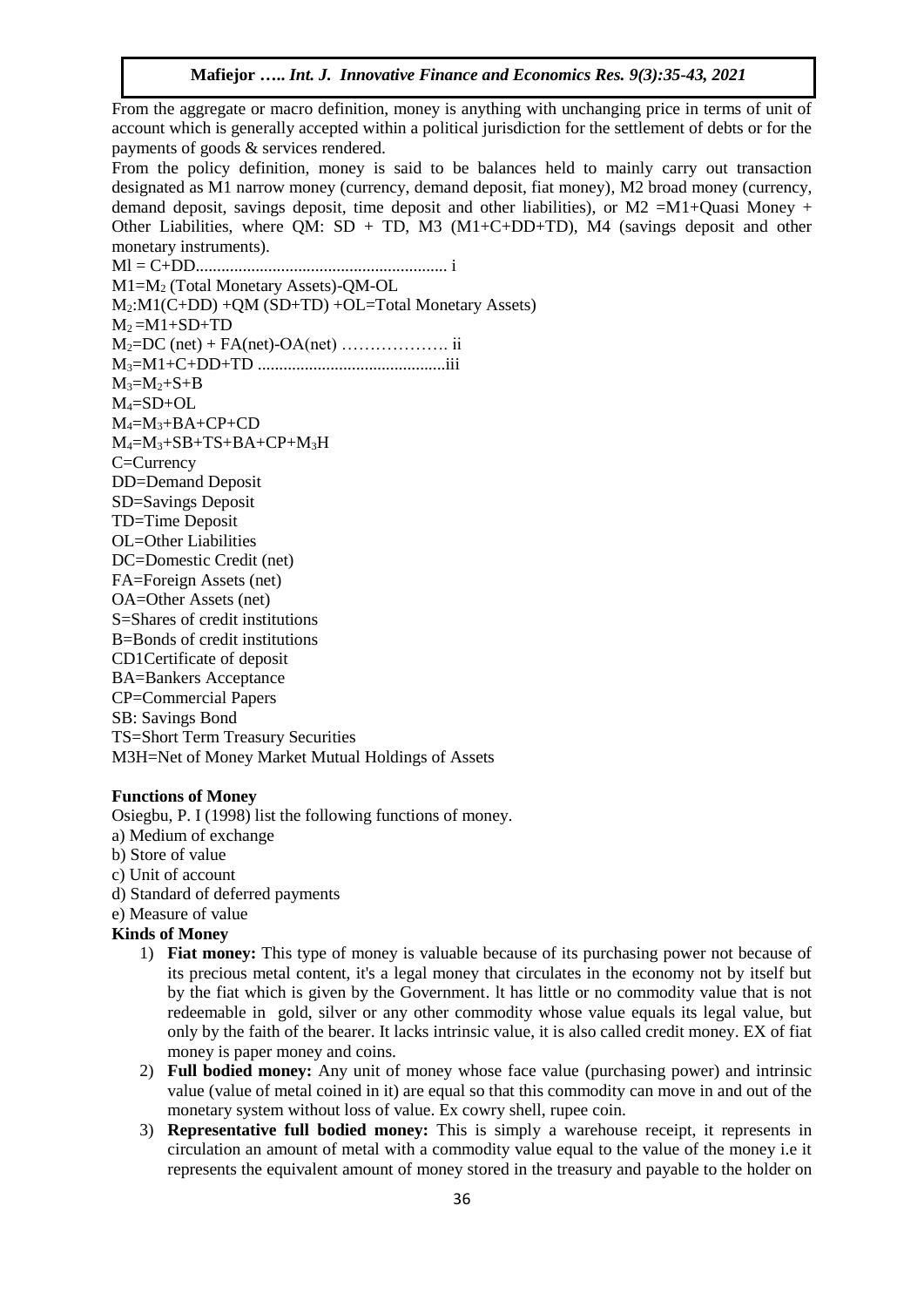# **Mafiejor …..** *Int. J. Innovative Finance and Economics Res. 9(3):35-43, 2021*

demand. The holder can claim the amount of money at sight, it's unlike cheque because it is full- bodied money. It is also called paper money e.g. bank notes, coins (standard & token).

- 4) **Credit money:** This refers to any money that circulates at a value greater than the commodity value of the metal of which it is made. This is backed by the coercive authority of the law, it is symbol of sovereignty. Hence the name seignoirage which is the total revenue of profit derived from money production or maintenance.
- 5) **Quasi money:** They are monetary instruments like TB, CC, they are near monies used directly or easily converted for exchange process. QM is not a legal tender, but comprises both monetary instruments, SD, DD that have the ability to store value. They include bills of exchange, money orders, promissory notes, postal orders and cheque.
- 6) **Domestic & international money:** This is the kind of money that commands acceptance within the boundaries of the using country or over a limited territorial boundary e.g Naira & Kobo. While international money commands acceptance over a wider geographical area usually beyond boundaries of the using country e.g. US DOLLARS, British Pounds & Euros.

## **Modern Forms of Money**

1) Banknotes (fiduciary notes) e.g. N10, N20, N3O

- 2) Bank deposits e.g. Cheque.
- 3) Coins e.g. lk, 2k.
- 4) Bank money e.g. Bank draft, Bankers acceptance.
- 5) Convertible and inconvertible money

# 5) Active and idle money

# **Principles of Money**

- 1) Principle of legality
- 2) Principle of convertibility
- 3) Principle of issuing authority
- 4) Principle of money characteristics
- 5) Principle of political jurisdiction
- 6) Principle of time phase or evolution

### **Theories of Money**

- 1) Classical theory of money
- 2) Keynesian theory of money
- 3) Monetarist theory of money
	- a) Irvin Fisher's theory
		- b) Cambridge theory

## **Characteristics of Money**

- a) Acceptability
- b) Divisibility
- c) Durability
- e) Homogeneity
- f) Scarcity

## **Market**

A market is a system, institution, procedure, whereby parties engage in exchange. It is an actual or nominal place where forces of demand and supply operate, where buyers & sellers interact (directly or through intermediaries) to trade goods, services, or contracts or instruments for money or barter. Markets include;

- 1) Any mechanism for determining prices of traded items,
- 2) Any means of communicating price information,
- 3) An avenue of Facilitating deals and transactions and
- 4) Effecting distribution.

Market for particular item is made up of existing and potential customers who need it and have the ability and willingness to pay for it.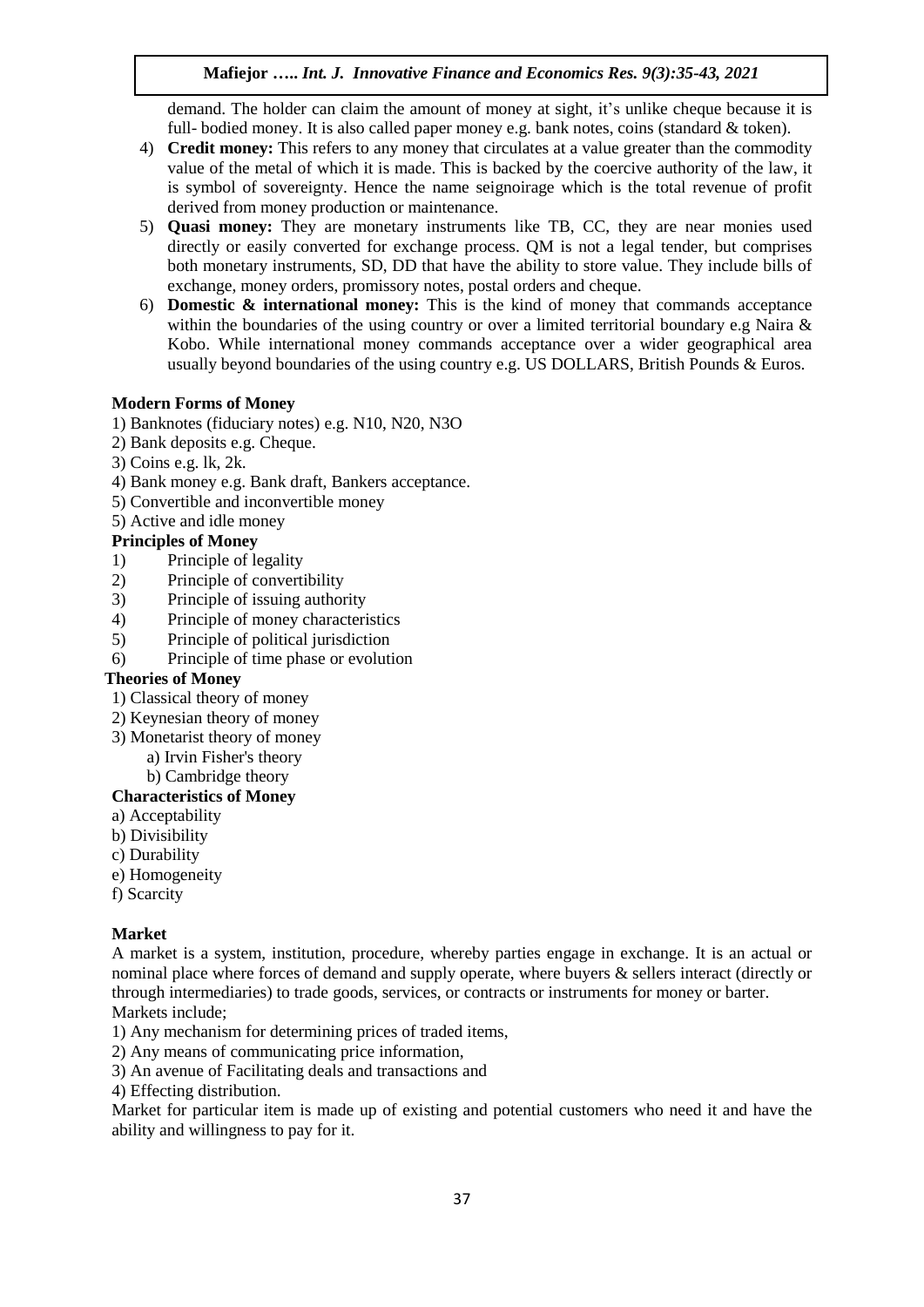### **Purpose and Structure of the Nigeria Money Market**

### -The Money Markets

Money markets are the trading for short-term financial securities. The markets are created by an intangible relationship between suppliers and demanders of short-term funds. They are not an actual organization housed in a central location.

### **Regulators of the Money Market**

The money market is mainly regulated by the CBN to avoid financial crisis, to ensure orderliness, transparency, fairness in competition, level trading ground, to avoid over-trading, ensure stability. These are achieved through monetary policy rate, Cash Reserve Ratio, Liquidity ratio, Interest rate.

### **Money Market Instruments**

Money market instruments are debt securities with short-term maturities with little default risk and are very liquid (marketable). It involves the trading of short- term negotiable financial instruments. The market exists for new financial claims (primary) and for already issued and existing short-term financial instruments. The agents, organization and intermediaries who get involved in the trading of money market instruments are Deposit Money Banks, Central Bank of Nigeria, State Government, Social security and National Insurance fund, savings association, insurance companies, financial houses- with Deposit money banks dominating. The short-term debt instruments include;

## **1) Treasury Bills**

These are government securities with an initial maturity of under a year, it was first issued in 1960. They are obligations of the treasury issued weekly on an auction basis and sold by competitive bidding. They are with maturity dates of 91days, 182 days, nine months and one year and are sold at discount, from the maturity face value. lt is a sound local substitute to short-term external assets.

Government Issue treasury bills to stimulate development of the money market and to raise short-term funds for its programs, it was used in Nigeria to finance the Civil war, and post war reconstruction and rehabilitation exercise.

Treasury bills have low risk variance as CBN absorbs all that could not be taken up by other institutions. It is generally issued in the bearer form so that there is strong secondary (resale) market for it. Yields are also lower than other money market instruments.

The basic objectives for CBN issuing treasury bill are to;

-Develop a local money market in the country

-To stop repatriation of short-term funds into the London Money Markets

-Create domestic outlet for investment of short-term funds in Nigeria

-Provide the atmosphere for efficient regulation of the monetary and banking system

-Provide for banks the financial instruments for effective management of their resources.

### **2) Treasury Certificates**

These are money market instruments which are issued by the Government. They have maturity of one to two years, they carry higher interest yields than treasury bills.

Major holders of Treasury Certificates include the CBN, DIV|B'S and other financial institutions. It was first issued in 1975 because of the oil boom. However, the de- regulation of our financial system and the various reforms of CBN, Government and banks have de-emphasized the use of treasury certificates.

## **3) Certificate of Deposits**

This is an inter-bank instrument designed to attract surplus bank funds, the certificate is evidenced by its being issued to the depositor by name.

The certificate carries the amount deposited, the yield rate and maturity all tailored to the investments with strong secondary market features and maturity that stretch between three months to three years.

It was first issued in 1975, there are non-negotiable certificates of deposit but business and banks are the major holders of certificates of deposits. It can be negotiable or non-negotiable depends on the terms of issue.

## **4) Banks Unit Trust Fund**

The banker's unit fund is a scheme under which bank as well as other financial institutions can invest part of their excess liquidity turned into pool of fund in federal Government development loans stock. Funds of participants are repayable in whole or part on demand provided withdrawals are in multiplies of #10,000.00. The bankers unit fund is designed to aid the market for federal Government stocks.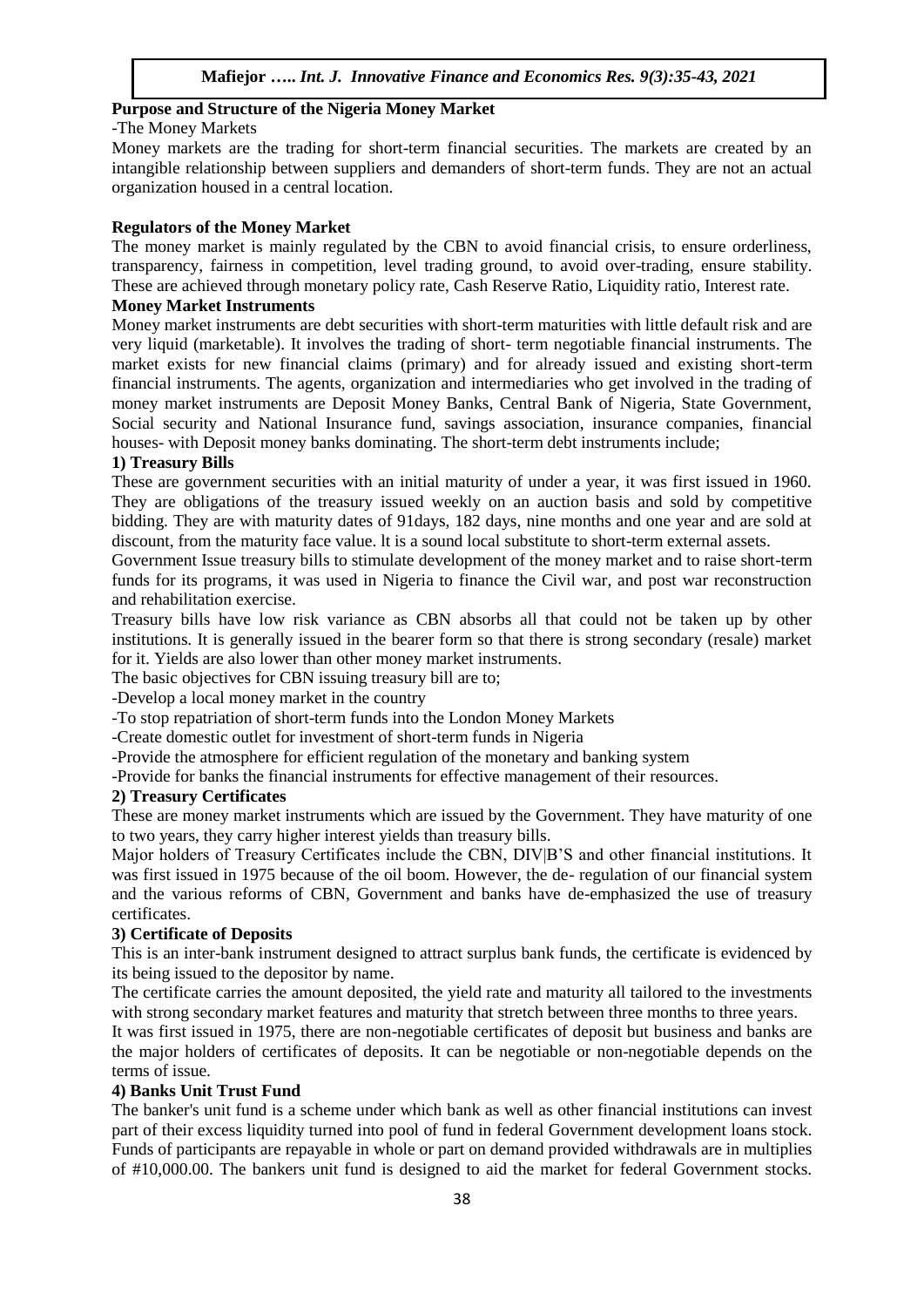Banks holdings of the stock are accepted as part of their long- term interest rates on short-term investment and CBN uses it to mop up excess liquidity in the banking system. Activity level here is not as active as in treasury bills and certificate of deposits. It was introduced in September 1975.

# **5) Stabilization Securities**

CBN has introduced stabilization securities since 1976 and it was design to mop up idle cash of participating in banks. Participating in the fund is mandatory for banks to invest as fifty percent of the cash lodged with CBN will result to increase in saving deposits over the level in the preceding year.

# **Commercial Papers**

Is a short-term unsecured promissory note issued by a company with a very high credit standing in a system. The name "commercial" came from the fact that the original issuers of the original issuers of the instrument were predominantly commercial firms who used funds to finance stock in trade and trade debtors account.

It is a substitute for short-term bank loans and carries varying maturity dates and yield rates. Banks are purchasers of commercial papers. Banker's acceptance is a commercial paper backed up by guarantee from a specific bank. The bank accepts responsibility to redeem the bill if the customer defaults.

# **6) Call Money**

This fund was established in 1962, it is an inter-bank money arrangement under the CBN call money scheme, Dl $\lor$ IB'S and other participating institutions keep temporary surplus cash with CBN who invest them in short-term money market instruments, usually treasury bills.

The inter-bank call money scheme has been flourishing as an outlet for temporary surplus funds on overnight basis. The participants hold a minimum cash balance with CBN so that the balances in excess of that minimum could be invested in the scheme.

It is an essential investment outlet for idle funds for banks and serve as a cushion which absorbed the shocks of liquidity pressure in the money markets. This is used to effectively manage money resources. '

- Others are;
- -Federal funds
- -Negotiable certificates of deposit
- -Eurodollar Time Deposits
- -Repurchase agreement
- -Municipal notes
- -Coupon securities
- -Interbank placement (call money, short-term deposit)
- -Industrial debenture issues
- -Bills payable or receivable financing

# **Participants in the Money Market**

Due to the liquidity of money market, financial instrument traded and their implications on the volume of credit in the economy, monetary policy exert considerable influence on the activities of the market. The regulation of the market is a means of meeting government financial requirements as well as regulating the economy's money supply.

Deposit Money Banks participate actively in money market transactions. This is so because money market instruments qualify as liquid assets and so DIVIB can use them to meet their liquidity requirements. Unlike cash assets which are sterile in terms of earning, money market securities provide DIVIB opportunities for investment as they form part of cash-assets-income bearing mechanism.

The key participants in the money market include individuals, businesses, governments, suppliers or demanders (deficit) units in the economy. Others are non-bank financial institutions like discount houses, issuing house, pension fund custodians and pension fund administrators who use income from them for their survival.

Individuals participate as purchasers or as sellers of money market instruments, their purchase is limited due to large denominations.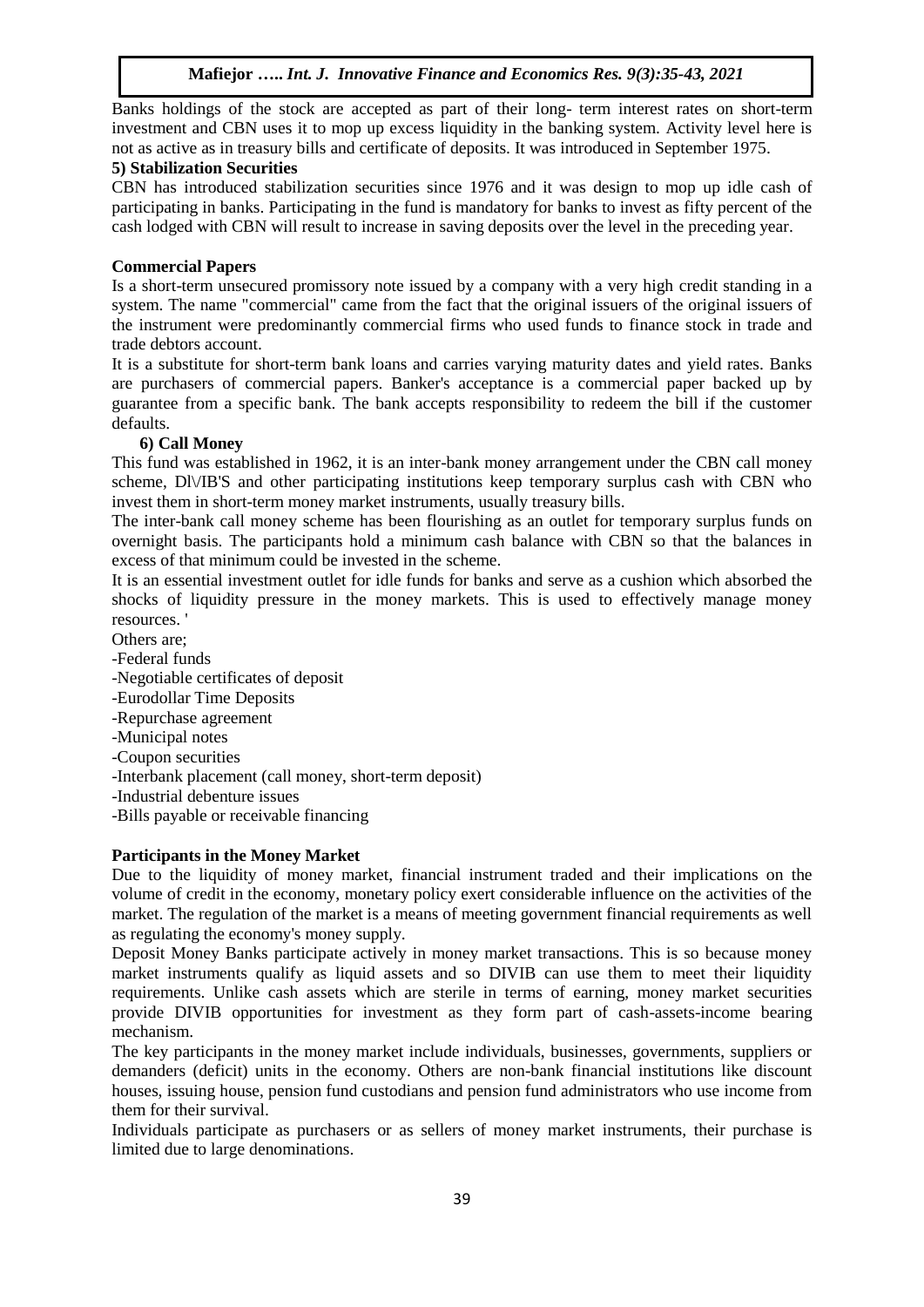Banks and brokerages firm deal on these instruments, break down the securities in types and denominations to make them accessible/available in smaller denominations. Individuals sell money market securities not as issuers but in order to liquidate the securities prior to maturity, because individuals do not issue such securities.

Business firms, governments and financial institutions both buy and sell money market securities either as primary issuers or they may sell securities they have purchased and wise ti liquidate prior to maturity. Therefore they may act as primary or secondary sellers of these securities.

A business firm cannot issue TB it can only be issued by the CBN, some financial institutions purchase marketable securities specifically for resale, while others purchase them as short-term investment. Business and government purchase marketable securities solely to earn return on temporarily idle funds.

# **Interest Rates and Yield**

**Interest Rate Theory:** Money has a price which you must pay for exchanging it, the seller of money or surplus economic unit or supplier of fund or lender must have reward for consumption now and parting with his savings to the buyer of money or deficit economic unit or borrower. This reward or price is the interest and the rate at which he prices his savings is interest rate.

**Interest and Interest Rate Defined:** Interest is the naira cost of borrowing or the naira returns for lending money. It is governed by three elements namely the principal, rate of interest, and the amount of time.

Mathematically,  $l = P \times R \times T$ Where  $P = Principal$  Amount

 $T=T$ ime

R=Rate of Interest

Interest rate is a fraction of two numbers, it is the price or reward established by the interaction of the supply and the demand. It is the price at which future claims exchange hands between borrowers (users) and lenders (savers) of funds. It is the only motivator or inducer in the lending and borrowing process due to higher returns. Interest rate is usually positive. However, if the future claim to resources is exactly the same as the initial amount lend, then interest rate is said to be zero. For any money lend out, there is usually an attached risk called default risk which must be compensated.

## **Considerations in Interest Rates**

Essentially, interest rate is affected by the degree of default risk and the timing of loans. The following must be considered;

- 1) The difference between nominal (normal) and real interest rate.
- 2) Prime and lending rate
- 3) The term structure of interest rate
- 4) The general level of interest rates

### **1) Nominal (Normal) & Real Rates Of Interest**

Normal (nominal) rate of interest is the raw money rate or the actual rate paid by the borrower or received by the lender without regard to variables like inflation.

Real rate of interest is the adjusted nominal rate. The adjustment is perfected using prevailing inflation rate. Thus, given an original (nominal), sum for a particular period, the real rate of interest can be calculated using the following equation.

Real interest Rate = Nominal Interest Rate - Actual Rate of inflation

lnvestors are always interested in the real interest rate because it gives them a more realistic picture of their return on investment.

## **2) Prime and leading interest rates**

Prime interest rate is the interest rate charged by bank to their most cherished customer (credit worthy or prominent and stable business customer). This rate is almost the same among banks and adjustments (after a long time) to this rate are made by banks at the same time. It is usually negotiated.

Lending rate is the interest rate charged by banks to other customers other than their most credit worthy business customers. lt is the general interest rate charge by banks and conventionally displayed in the banking hall.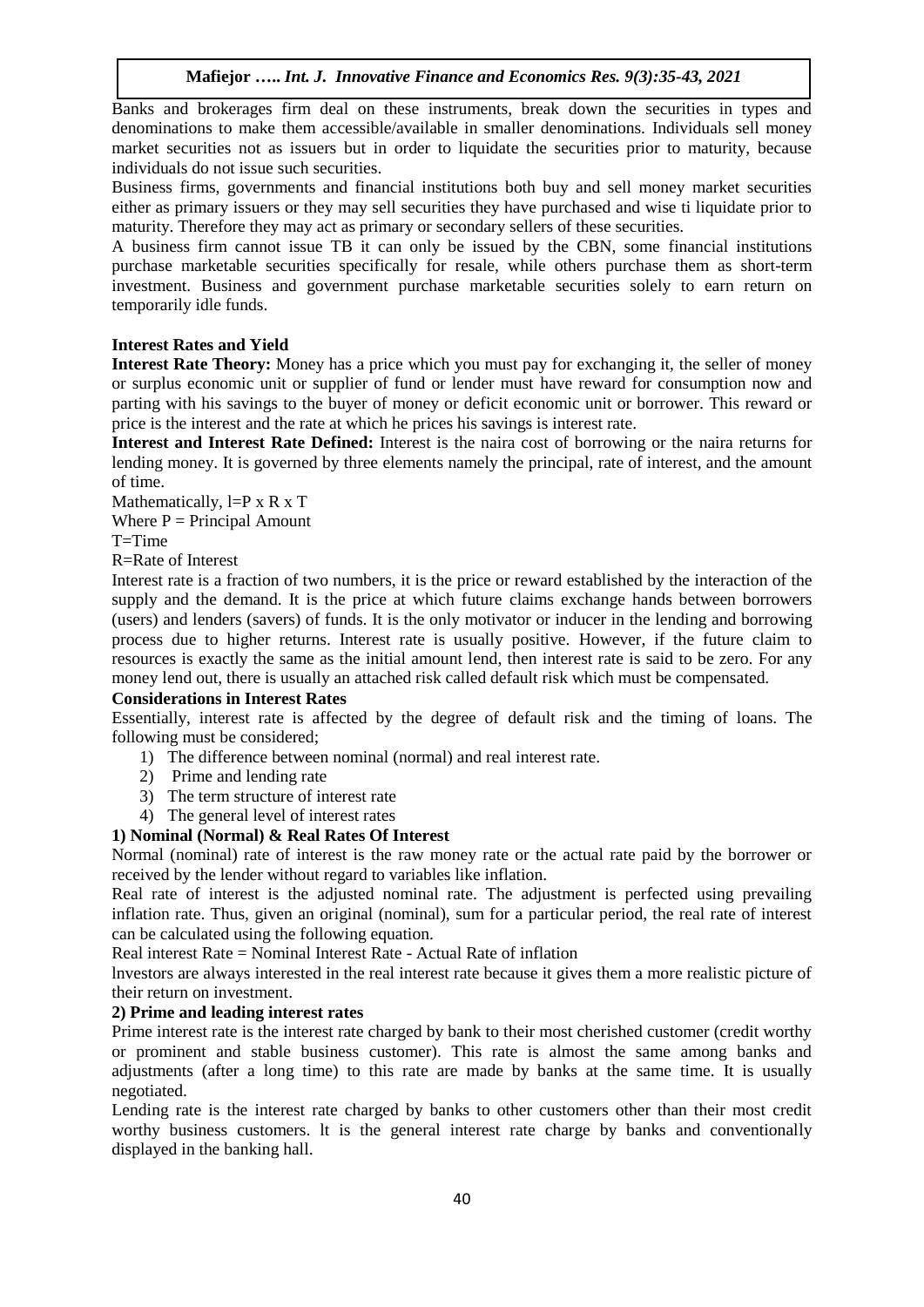### **Mafiejor …..** *Int. J. Innovative Finance and Economics Res. 9(3):35-43, 2021*

### **3. Term Structure of Interest Rate**

The term structure of interest rate refers to the spread of interest rate paid on assets of the same type with different terms of maturity, This implies that given fixed interest or fixed term loans, and their years of maturity, they attract different rates of interest which when presented graphically will give what is known as the yield curve show below. Yield on an asset, which is interest income plus/minus not capital appreciated/depreciation, is a commonly used term and regarded as being synonymous with interest rate.

Yield rises as the years to maturity increases but, yield is independent of the maturity period. Risk is attached to lending, the liquidity preference and expectation of interest rate movements, among other factors. Thus, wide variations in interest rate due to the length of time. Other factors may include security of the loan, the nature of the financial institution, the money borrowed from or lent to and the amount of competition among financial institution.

### **4. General Level of Interest Rates**

General level of interest rate is usually difficult to ascertain. This has given rise to divergent approaches to determination of interest rates. Essentially, two opposing but related theories of interest rate can be identified namely the classical or loan able funds theory and Keynasian or Liquidity Preference theory. In between these two extreme theories is the Eclectic theory or compromising view.

#### **Classical Theory**

Proponents of the classical theory are the classical economists, who see real interest rate as being determined by the real force of demand (investment) for and supply (savings) of loan able funds.

On the demand side of the classical theory, the business private sector, the government and individuals are always demanding loan able funds for investment purposes. Basically each of this group is influenced by different factors (s). For instance, while the private sector is affected by the profit via prevailing interest rate (cost of funds), the individual is affected by his level of income while the government is mostly affected by the related economic condition. Generally, therefore, we can say that the demand for loan able funds for investment purpose is affected by the level of expected profit related to the prevailing interest rate; the level of income; and the state of the economy.

Thus, the demand for loan able funds depends upon the level of desired investment within the economy, which can only be undertaken if and only if the yield (return on investment) is equal to, or greater than the market rate interest. Market rate interest is the price paid for using other people's savings. According to Ajayi and Ojo (1981), it is the rate that, when used to discount the stream of returns (on investment) equates the supply price of capital to the stream of expected returns.

On the supply side is the schedule of real savings. Thus, the supply of loanable funds is determined by the level of saving in the economy. The level of savings on the other hand is majorly, influenced by the cost of parting with ones savings interest rate. The higher the opportunity cost of consuming goods and services now, the higher the savings level. Other factors influencing savings and consequent supply of loanable funds include.

- (i) Societal Orientation: Some societies have real preference for consumption in the future as opposed to consumption now (Society thriftiness). This type of society tend to save more and have more funds to supply to the deficit economic unit than the opposite society. Here, real interest rate pushes upward because of the increased desire to save by the society. Summarily, the basic proposition of the classical (loanable funds) theory is summarized as follows;
	- a) The desired level of savings rises as the rate of interest rises.
	- b) The desired level of investment falls as the rate of interest rises.
	- c) The rate of interest changes smoothly and rapidly in such a way as to keep the volume of investment always equal to the volume of investment always equal to the volume of savings. Thus, changes in the level of real interest rates will be brought about by changes in the real economic factors underlying the savings and investment behavior within the economy. Other factors are,
	- (i) Level of individual and national income
	- (ii) Institutional framework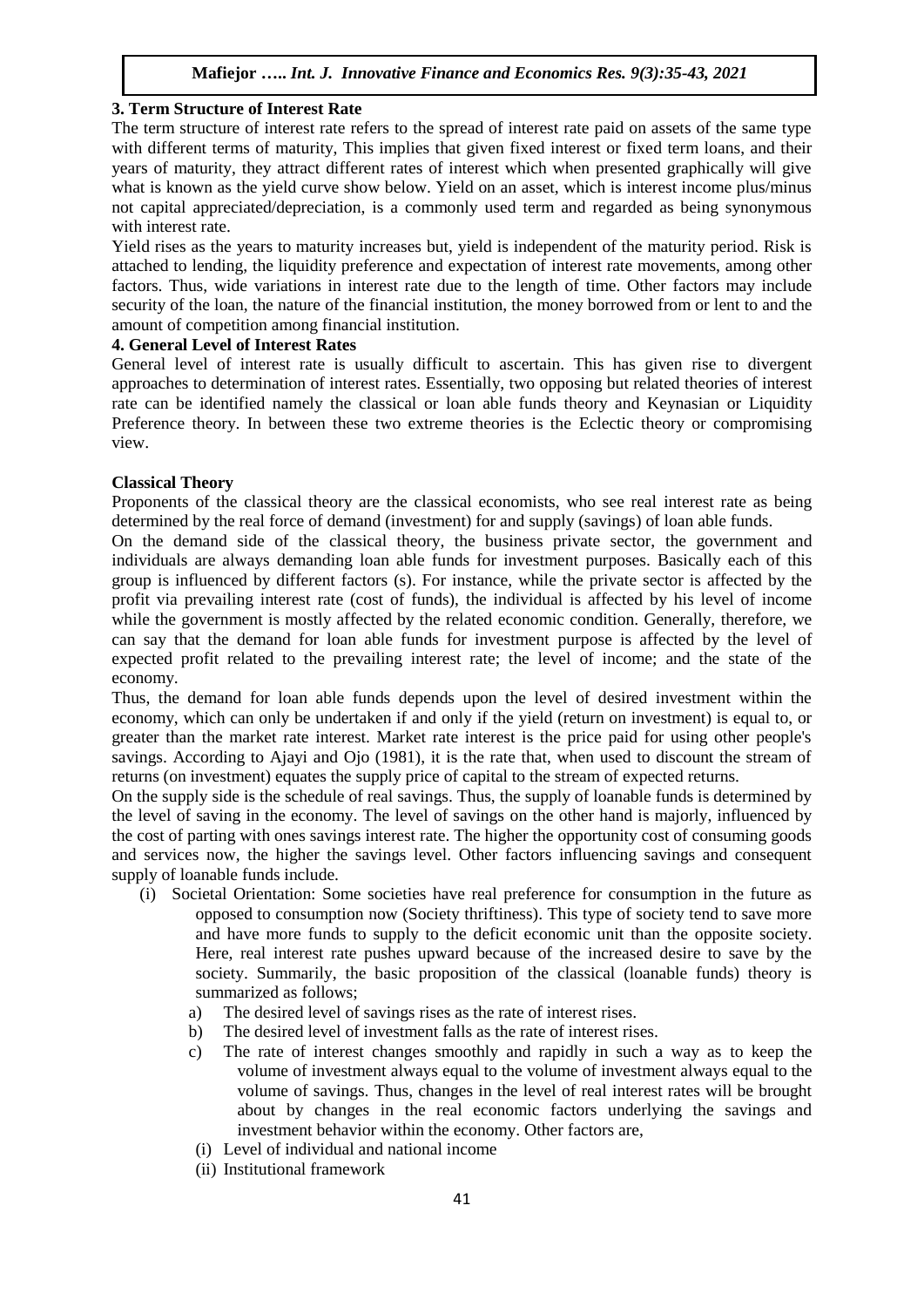(iii)The degree of risk and inflation (iv) Government fiscal operations (v) Market expectation.

Classical theory is determined by the forces of the demand for loanable funds for investment and the supply of funds saved by individual to the economy influenced by interest rate and societal orientation.

The demand (investment) and supply (savings) interact to establish an interest rate.

### **Keynesian (Liquidity Preference) Theory**

This theory provides variables for the determination of interest rates. The theory argues that the major determinant of interest rate is the supply of money as a whole instead of the loanable theory that sees money supply as being neutral. Money supply determines the absolute level of prices and therefore has no effect real variables (consumption, savings, and investment).

There is always compensation for one parting with his liquidity. The Keynesian Liquidity Preference theory concluded that, the rate of interest is the price (cost of premium) offered to a stockholder or wealth holder for denying himself of his liquidity. Keynes (1936) stated that "The rate of interest is not the price which brings into equilibrium the demand for resources to invest with the readiness to abstain from present consumption. It is the price which equilibrates the desire to hold wealth in the form of cash with the available quality of cash". However, there are three basic motives of people holding their assets in cash namely, transactions motive, precautionary motive and speculative motive. This theory is efficient only when the demand for money is constant. When supply of money increases, rate of interest reduces. This is to induce stockholders to hold increased money supply in order to maintain a balance between money supplied and money demanded.

If stockholder prefer to hold larger transactions and precautionary balances due to increased nominal income levels, demand for money will increase, causing an increase in interest rate. Naturally, the increased desire for transactions and precautionary needs call for greater need for liquidity, increased demand for money, and the need to sell bond by stock holders in order to meet their liquidity needs raises the yield.

# **Eclectic Theory of Equilibrium Approach**

This theory tries to reconcile the criticisms or short comings of the classical and the Keynesian theories of interest rate determination thereby producing a hybrid called equilibrium approach to interest rate determination.

The eclectic theory or equilibrium approach can best be explained using IS-LM framework developed by Hicks in 1973. IS-LM framework is a combination of two curves (IS curve and LM curve). IS curve is derived from a family of savings schedules (S) at various income levels together with the investment demand schedule (I), while LM is derived from a family of liquidity preference (L) at various income levels together with money supply (M). Therefore, both IS curve and LM curve determine both interest rate and income level when (i) demand for money and money supply are equal (ii)investment and savings are also in equilibrium. By this arrangement, both the Keynesian (LM) and the classicists (IS) are fully considered in this equilibrating approach.

#### **Interest Rate Management in Nigeria**

Interest rate management refers to the set of techniques, ways and means designed and applied by the CBN to determine the level of interest rate the ensures the achievement of nominated macroeconomic objectives of price and exchange rate stability, rapid and sustainable employment as well as general growth. It involves the application of monetary tools by CBN to impact positively on financial markets.

#### **Interest Rate Management Techniques**

### **1) Administrative Fiat**

This involves a direct approach (controls) of determining interest rate. It involve the administrative fixing of lending and savings rates and bank charges by CBN with periodic adjustment based on policy decisions. Allocation and expansion credit is strictly under the control of monetary authorities. This technique was practiced in Nigeria during the pre-SAP era mainly to stimulate investment,